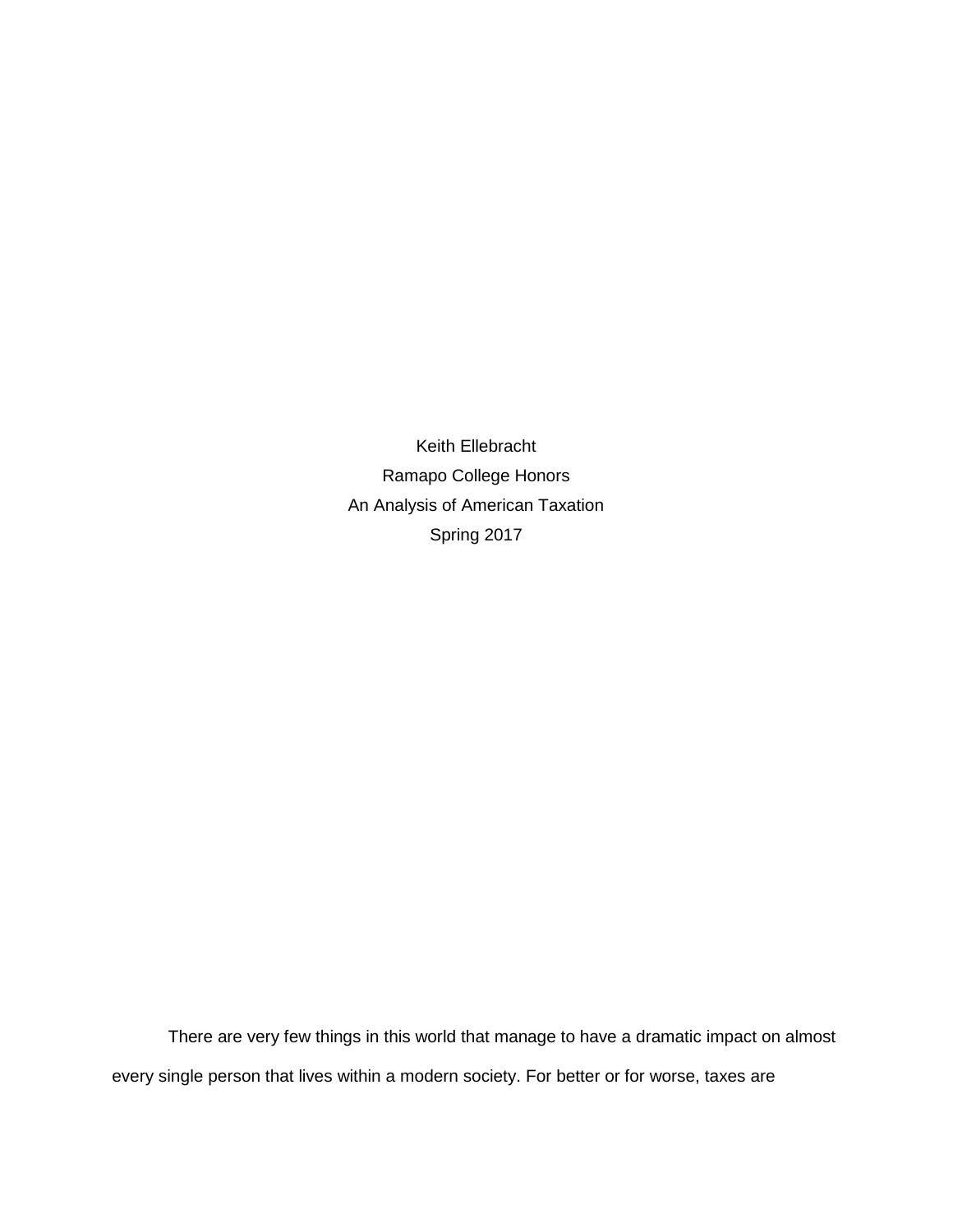included among this small group. Due to the evolution of countries within their own political systems, most countries have drastically polarized views of taxation. Throughout most of Europe, the burden of taxes on the citizenry tend to be higher due to the amount of spending and benefits that come from the money that is put into it. The United States, on the other hand, tends to have a negative view of taxes. While there are many reasons for this general distrust of taxes, they continue to be a necessary evil in our society in order to help fund anything from publicly based institutions to our infrastructure. The recent presidential election helped call attention to our country's need to have a prolonged discussion regarding taxation. Whether it was the incredibly liberal Democratic Candidate Bernie Sanders' die-hard fans that promoted increased taxes, or the strictly conservative incumbent President Donald Trump's winning platform that focused on lowering taxes, the diametrically opposed feelings toward taxes is something that needs to be fully fleshed out before our country is able to move forward.

Taxation dates back to approximately the 28th century BC, where Ancient Egypt began what is now commonplace throughout the entire globe by beginning to impose a required payment to the government by (Taxes). Taxation, at its root, is the collection of money by a government from its citizens in order to help fund public services. Taxes have been used from this time going forward in most developing civilizations, and very quickly became a standard practice for society as a whole, especially throughout much of Europe. Jumping forward to the colonization of the new world (at this point, England's 13 colonies), taxes were placed onto citizens, but they managed to remain rather low. From when colonization of the colonies began in the early 17th century until 1765, there was not much discussion regarding taxation in the colonies. Taxes remained rather low, and while the citizens of these colonies did not have any representation, they were not yet angered enough to speak up about it. In 1765, however, the Stamp Act was passed by Great Britain's parliament. This action required newspapers, legal documents, playing cards, and numerous other paper-based goods to have a tax stamp placed on them. Outraged by parliament's decision, the colonists protested heavily against the Stamp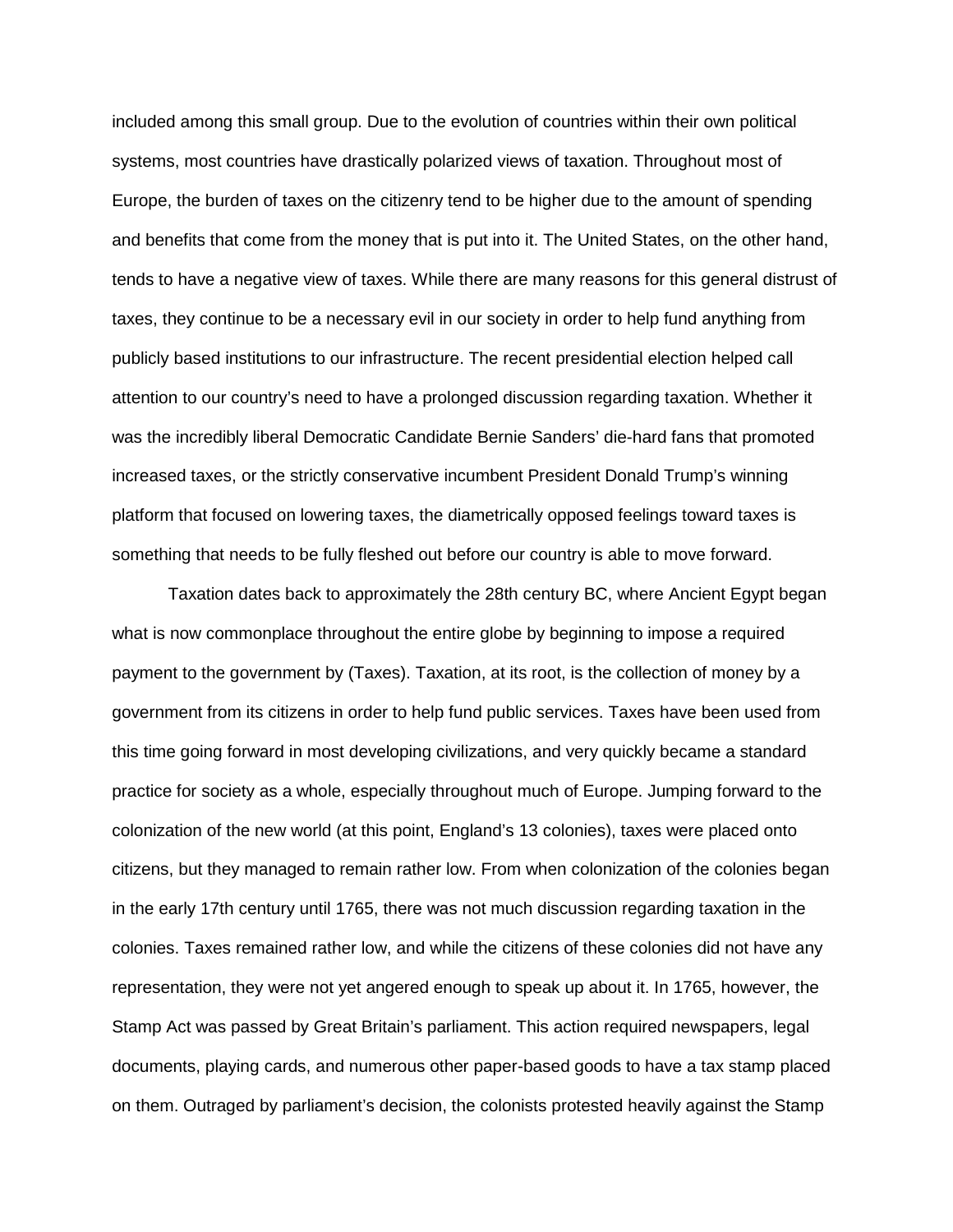Act, primarily citing that despite the huge tax implication that this action carried, the colonists were still not receiving adequate representation for what they had to pay for. It was from this protest that the phrase "No Taxation without Representation" was birthed, a motto that was carried into the Revolutionary War, and is still used to protest mistreatment throughout the world today.

Great Britain ended up repealing the Stamp Act, but still believed that they had to place some sort of a tax on their colonies. Not only did Great Britain have to help fund the military that they had stationed across the Atlantic Ocean protecting the new world, but also, they had to prove themselves to still be in control of the colonists. Over the next decade, the parliament continued placing taxes on the colonists of the New World, one of the most famous being the Tea Act of 1773. A group of Americans formed together and protested the new tax by dumping containers of tea into the Boston harbor. Tensions continued to rise after this action, and eventually, pushed the colonies into the Revolutionary War.

Much like the 18th century, taxation in the 21st century has the power to positively or negatively impact a country with incredibly drastic results. Because of its impact on society, there are many people that feel incredibly passionate about how taxes should be handled. There are many proponents of government intervening as little as possible with taxation, and keeping the system very simplified. On the other hand, there is a growing movement (particularly in the United States) that is pushing for a more socialist view of taxation, that would increase taxes on some brackets, but would also provide more benefits for society as a whole to take advantage of. In order to better understand the rivalry between these two opposing forces, it would be best to have a basic understanding of the different types of taxes throughout the American tax code.

The most encompassing tax in the United States is the federal income tax, as it has to be paid by anyone that has their home or business throughout the United States. The amount that an individual pays is based off of a progressive tax, which makes citizens pay a higher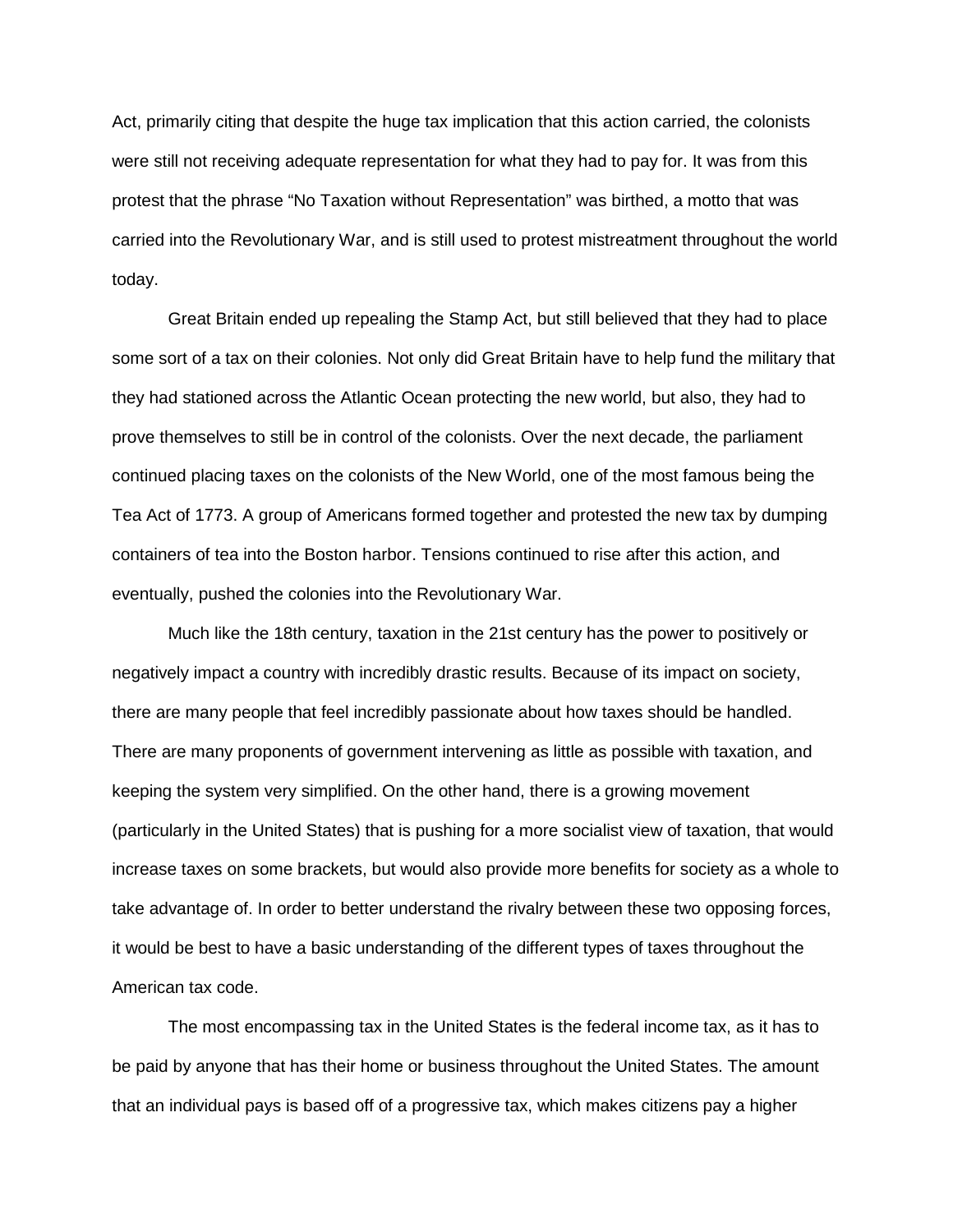percentage in their taxes if they make more money. The specific brackets that taxpayers must adhere to can be found below.

Similar to the federal income tax, most states also impose an income tax of their own. While most of these states implement a progressive tax (similar to the federal one), there are some states that implement a flat tax, which taxes every single taxpayer in the state the same way, regardless of their income. While this can be seen as a much more fair or equal approach by some, others criticize the idea of a flat tax because it enables people that have incredibly high income for a year to be taxed at the same level that someone living in poverty could be making.

One question that a lot of people tend to have regarding income taxes is how a lot of wealthier taxpayers manage to pay as little as possible. Some might remember during the campaign for the 2012 presidential election, a lot of controversy came out regarding Mitt Romney, since he made \$13.7 million in 2010, and only had to pay \$1.9 million, which gave him an effective tax rate of 14.1%. While this was his effective tax rate, he should have been taxed (as seen below) at a 39.6% level based off of how much money he made in a year. This causes a lot of concern among taxpayers, and brings forth a lot of questions about how Romney (and countless others every year) managed to get away with paying so much.

The reason Romney was able to pay such a miniscule amount of money (especially compared to the amount that he made in the year), was because of the way that he earned the income from that year. Most of the \$13.7 million came from investments and holdings that Romney had, rather than from his actual job, which he would have had to pay a significantly higher amount of tax on. Along with this, Romney was also taking advantage of as many deductions as he was able to. This, along with giving money to charity, helps to decrease the amount of tax that a person has to pay to the IRS, and will ultimately yield that taxpayer a much lower effective tax rate. In Romney's case, his tax rate was a 14.1% for 2010, but according to analysts, he could have made it drop below 13% if he had reported the full amount that he had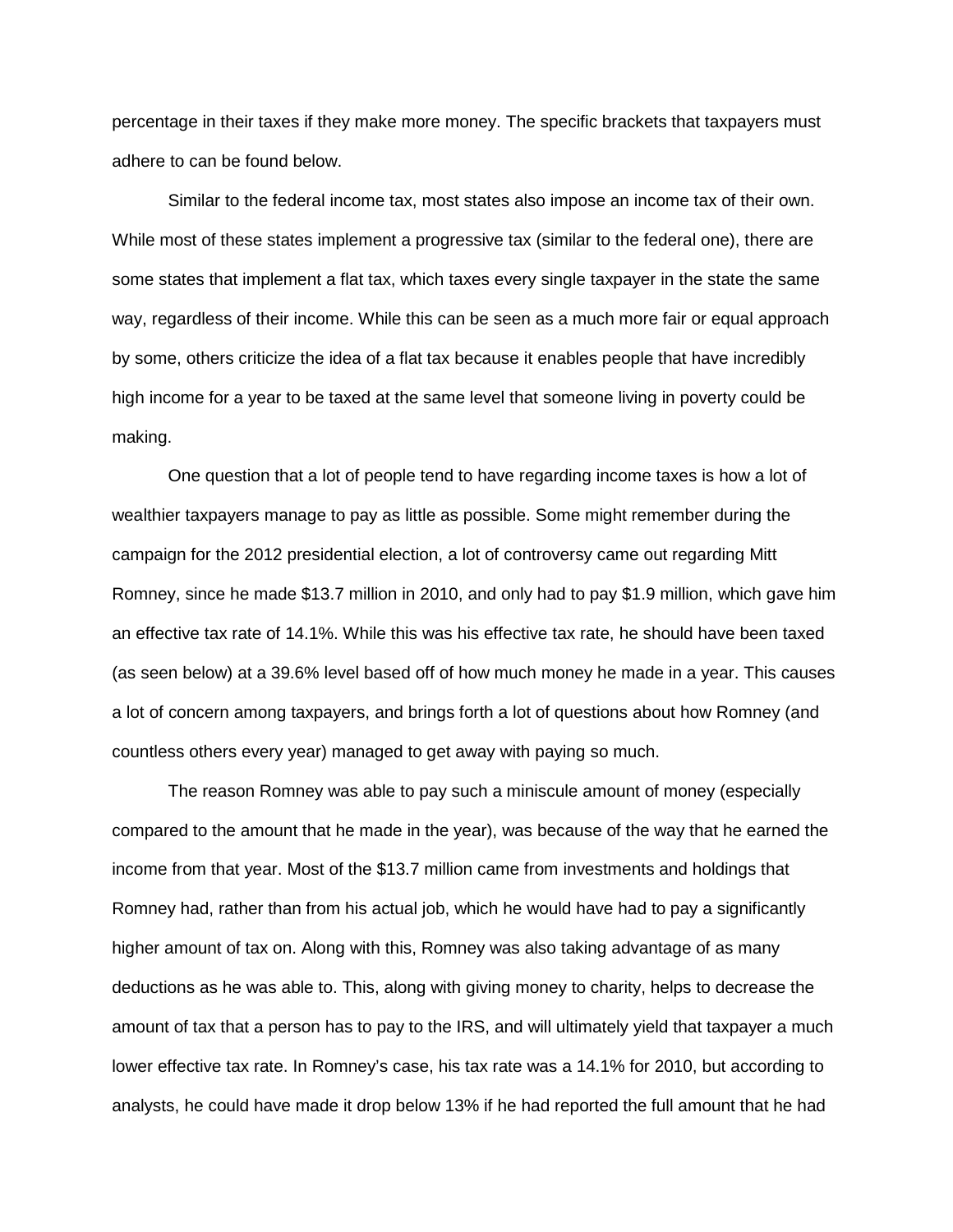actually donated to charity. Having never dropped below a 13% effective tax rate, however, Romney was hesitant to do this, and decided that it would be better for him to pay more in taxes rather than to report the full donation amount to charity.

| <b>2016 Federal Income Tax Brackets</b> |            |                                |            |                          |            |  |  |
|-----------------------------------------|------------|--------------------------------|------------|--------------------------|------------|--|--|
| <b>SINGLE</b>                           |            | <b>MARRIED, FILING JOINTLY</b> |            | <b>HEAD OF HOUSEHOLD</b> |            |  |  |
| <b>INCOME RANGE</b>                     | <b>TAX</b> | <b>INCOME RANGE</b>            | <b>TAX</b> | INCOME RANGE             | <b>TAX</b> |  |  |
| $$0 -$<br>\$9,275                       | 10%        | $$0 - $18,550$                 | 10%        | \$13,250<br>$$0-$        | 10%        |  |  |
| \$37,650<br>$$9,276-$                   | 15%        | \$18,551 - \$75,300            | 15%        | $$13,251 - $50,400$      | 15%        |  |  |
| \$37,651 - \$91,150                     | 25%        | \$75,301 - \$151,900           | 25%        | \$50,401 - \$130,150     | 25%        |  |  |
| \$91,151 - \$190,150                    | 28%        | \$151,901 - \$231,450          | 28%        | \$130,151 - \$210,800    | 28%        |  |  |
| \$190,151 - \$413,350                   | 33%        | \$231,451 - \$413,350          | 33%        | \$210,801 - \$413,350    | 33%        |  |  |
| \$413,351 - \$415,050                   | 35%        | \$413,351 - \$466,950          | 35%        | \$413,351 - \$441,000    | 35%        |  |  |
| \$415,051+                              | 39.6%      | \$466,951+                     | 39.6%      | $$441,001+$              | 39.6%      |  |  |

Source: Internal Revenue Service, "Revenue Procedures 2015-53."

With the wide variety of taxes that are used throughout the American tax code, the job of the politicians in both our national and our local governments is to ultimately figure out how the money that is raised from taxes is going to be used. This is the point where the confusion and the difficulty surrounding taxes begins to surface. The tax code itself is incredibly lengthy and can be complicated to understand, and is something that is constantly changing, or at the very least, is able to be changed. Especially in recent years, taxes have quickly become a vital talking point in any local or federal election. On the one hand, more conservative candidates tend to favor keeping taxes low so that the individual has more freedom to choose what they want to do with their money. More liberal candidates, however, feel that taxes should either remain the same for some income brackets, or should be raised, but should overall give much more incentives to society. These two opposing groups ultimately clash on the political field when trying to do what they and their voters believe is the best for the future of the country.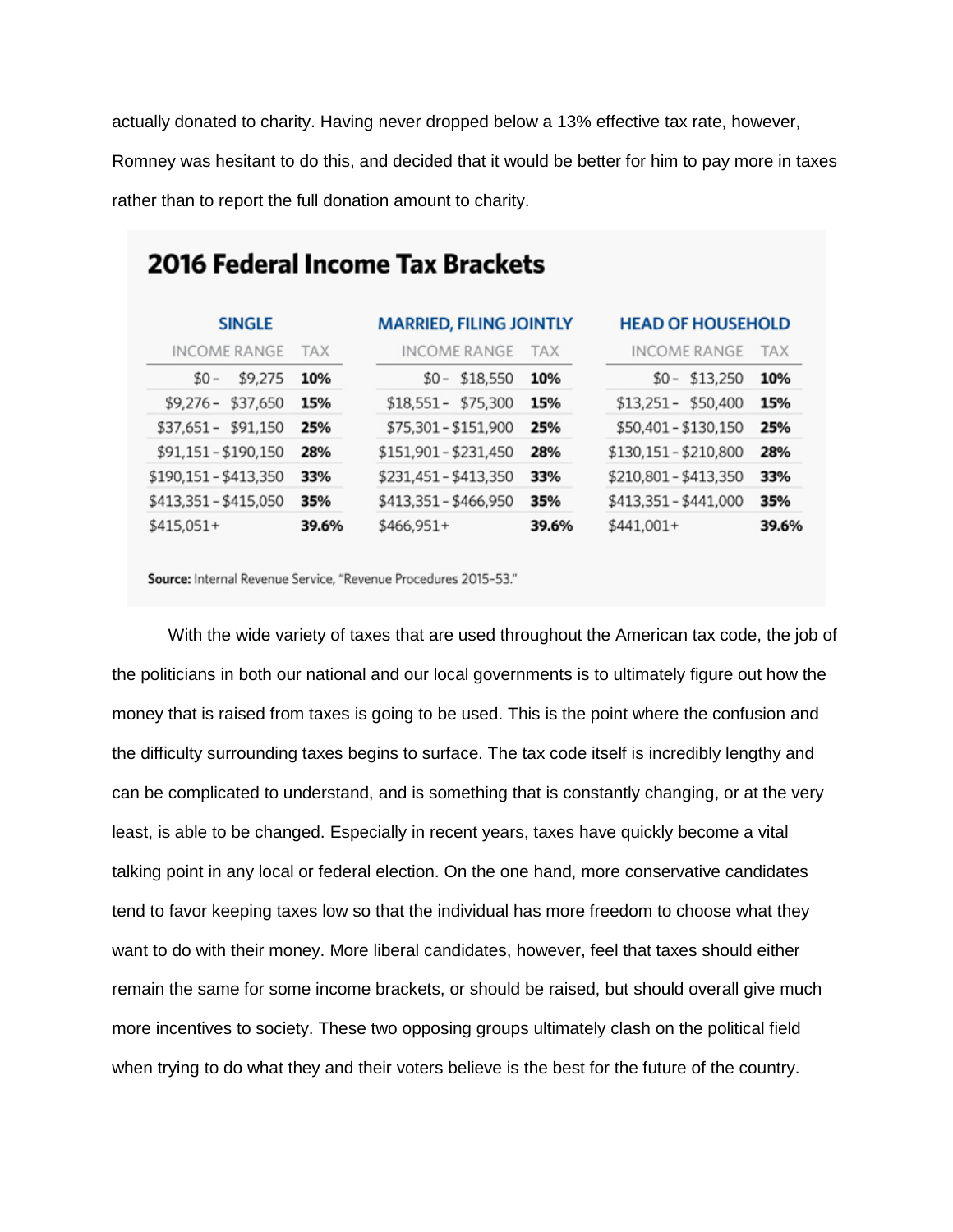One of the most interesting points of the 2016 Presidential election was the rise of Bernie Sanders, an Independent Senator from Vermont. During the lead up to the election, Sanders managed to amass a considerable following, particularly among Millennial voters, many of whom felt that Sanders fit the ideals that they would look for in a Presidential candidate. While Sanders had various ideas that helped to set him apart from the rest of the candidates, one of the biggest things that he fought for was to fight back against Wall Street and the millionaires that work there, trying to secure more rights for the diminishing middle class. Much of Sanders' plan revolved around taxes, which he would have used in ways never seen before in the United States. One of the most interesting things about Sanders' tax plan was that he acknowledged the fact that the average taxpayer would quite possibly be paying more in taxes if he was to be elected as president. Sanders put out a table that showed the various brackets that taxpayers would fall under for their income tax levels, which showed the fact that people making certain levels would be paying more in taxes compared to what they would be paying with Trump's plan (see below). Sanders' reasoning for this, however, pointed to the benefits that would come from paying more in taxes: having a more established system for universal health care, and having public colleges and universities provide education for free for all Americans.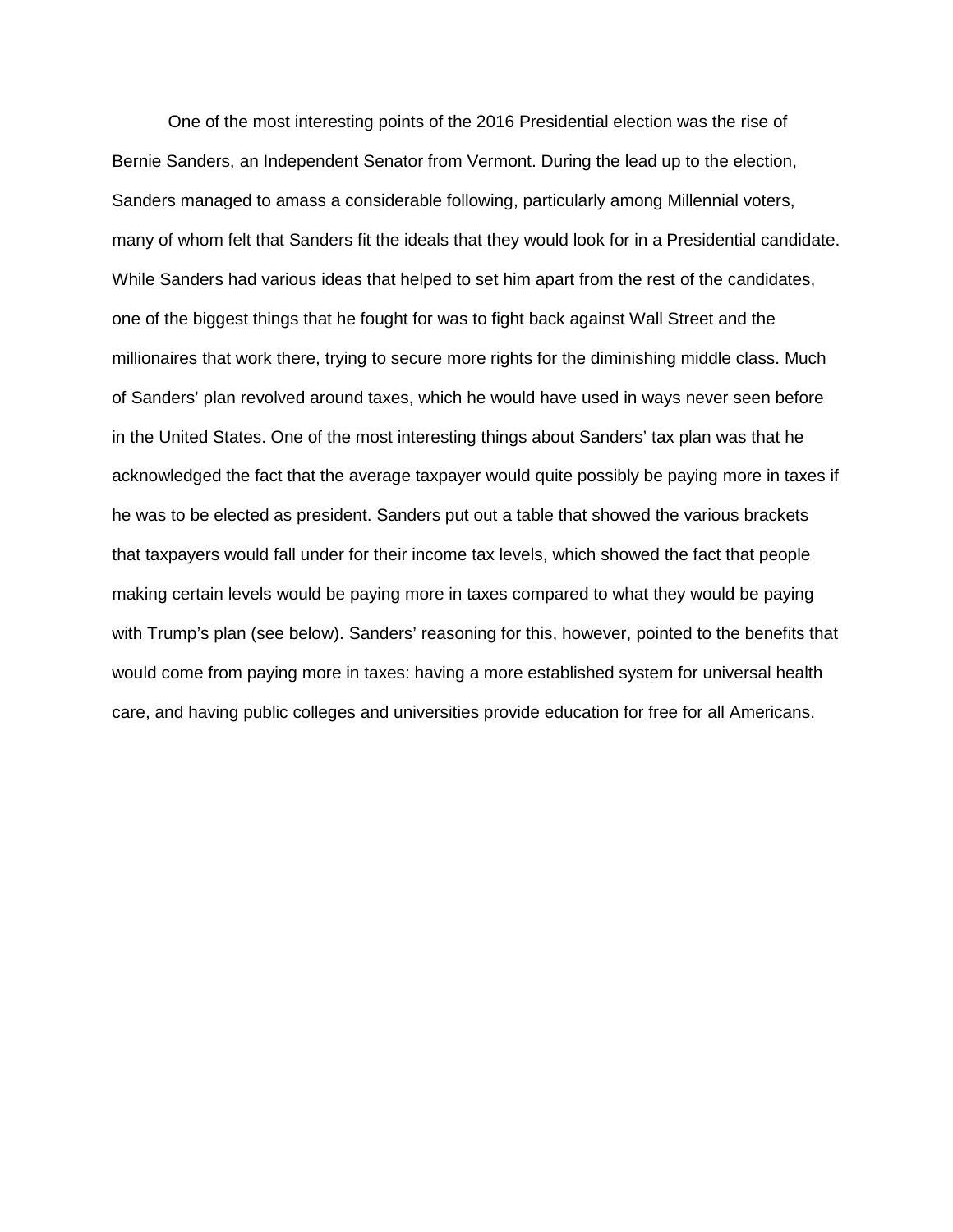| Ordinary<br>Income | Capital Gains and<br><b>Dividends</b> | <b>Single Filers</b>           | <b>Married Filers</b>          | <b>Heads of Household</b>      |
|--------------------|---------------------------------------|--------------------------------|--------------------------------|--------------------------------|
| 12.2%              | 2.2%                                  | \$0 to \$9,275                 | \$0 to \$18,550                | \$0 to \$13,250                |
| 17.2%              | 2.2%                                  | \$9,275 to \$37,650            | \$18,550 to<br>\$75,300        | \$13,250 to<br>\$50,400        |
| 27.2%              | 17.2%                                 | \$37,650 to<br>\$91,150        | \$75,300 to<br>\$151,900       | \$50,400 to<br>\$130,150       |
| 30.2%              | 17.2%                                 | \$91,150 to<br>\$190,150       | \$151,900 to<br>\$231,450      | \$130,150 to<br>\$210,800      |
| 35.2%              | 17.2%                                 | \$190,150 to<br>\$250,000      | \$231,450 to<br>\$250,000      | \$210,800 to<br>\$250,000      |
| 39.2%              | 39.2%                                 | \$250,000 to<br>\$500,000      | \$250,000 to<br>\$500,000      | \$250,000 to<br>\$500,000      |
| 45.2%              | 45.2%                                 | \$500,000 to<br>\$2,000,000    | \$500,000 to<br>\$2,000,000    | \$500,000 to<br>\$2,000,000    |
| 50.2%              | 50.2%                                 | \$2,000,000 to<br>\$10,000,000 | \$2,000,000 to<br>\$10,000,000 | \$2,000,000 to<br>\$10,000,000 |
| 54.2%              | 54.2%                                 | \$10,000,000 and<br>up         | \$10,000,000 and<br>up         | \$10,000,000 and<br>up         |

Table 1. Individual Income Tax Brackets under Senator Bernie Sanders's Tax Plan

Note: The bracket thresholds above are based on 2016 parameters.

Compared to many countries throughout the world, the American healthcare system is incredibly unique. In the United States, healthcare coverage is something that needs to be purchased or received through an employer. In many parts of the world, however, healthcare is considered to be a universal right for all, and is instead paid for through taxes to the government. At the moment, taxpayers are not required to pay taxes on the value of their health insurance that they receive from employers. Under Sanders' plan, nearly all private insurance providers would cease to exist, causing employers to compensate their employees by simply paying them more money instead. While this seems beneficial, the higher wages and salaries of the taxpayer would eventually be taxed anyway, so that it could help cover the government based insurance plan. This would effectively make the rise in salary and wages pointless, as it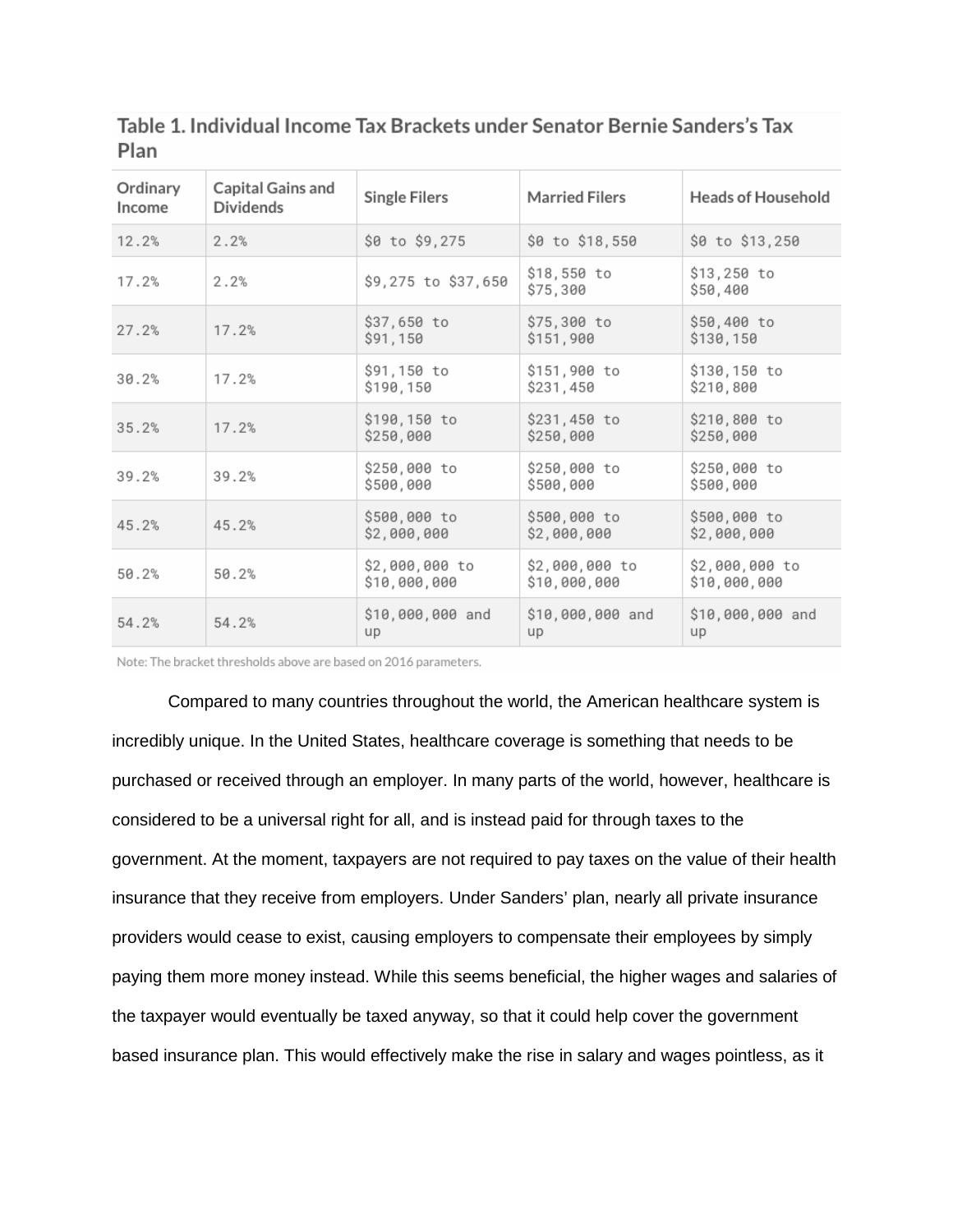would be taking the money the worker would be making and putting it towards their health insurance, which they wouldn't get a choice.

Similar to his liberal stance on healthcare, Sanders' plan for education focused primarily on the ability to be able to send every American citizen to college if they would want to attend. In Sanders' mind, education has become such an integral part of the modern world, and whether you want to take classes to study for a specific profession or to simply further knowledge in your personal interests. While there were many critics of his college plan, it would once again be paid for solely by the use of taxation (Cole, Greenberg). By placing a .5% speculation fee on investment houses, hedge funds, and other stock trades, as well as a .005% fee on derivatives, Sanders' plan would be able to cover any student that would want to attend a public university.

The more liberal tax plan would ultimately increase taxes for many taxpayers. While it is not a guaranteed across the board tax increase, almost every citizen throughout the country would feel the effects from a more liberal tax plan. While it could end up costing the taxpayer a bit more of their income every year, it could ultimately end up benefiting them significantly in the long run. Many taxpayers have difficulty afford medical coverage because they are either working for an employer that has poor medical benefits, or because they have health problems that their provided medical plan does not significantly help with. Even though it could cost more money in the long run, it would guarantee a standard of quality health care throughout the United States for all citizens, something that liberal voters would tend to favor. Aside from health care, the increase in taxes would also help to fund public education, specifically for higher education like colleges and universities, as well as many parts of American infrastructure that are in dire need of maintenance. A broad summarization of this method of taxation is that while the taxpayer might be spending more money on their taxes, they would be getting a lot more benefit out of the amount of money that they are putting in. By putting money generated from taxes into more tangible incentives (healthcare, higher education, etc.), it would also help give taxpayers a bit more trust in the American political system, and would help them see the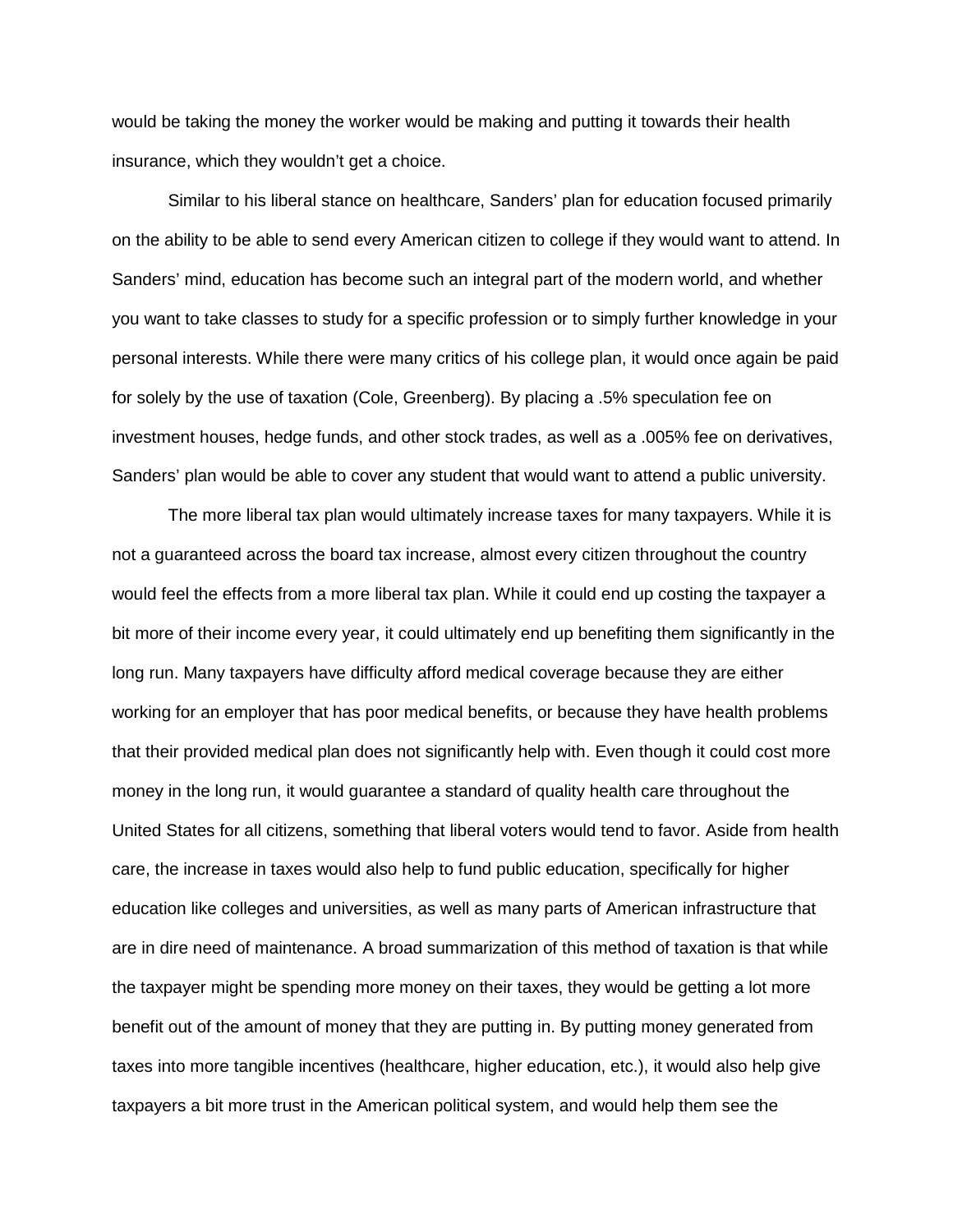benefits of taxes more clearly, as opposed to the current system where many people have issues with paying more taxes because they feel as if they go to waste the vast majority of the time.

When examining a more conservative tax plan, it is clear that there are many significant differences when compared to a liberal one. Donald Trump's tax plan focused on trying to minimize the amount of taxes that were being paid by American citizens. His overall goal was to reduce the amount of income tax and corporate tax, as well as to fully eliminate the estate tax throughout the country.

One of the most attractive parts of Trump's tax plan is the fact that it is so easily simplified. One of the biggest difficulties with American taxation (or taxation in general) is that there are pages upon pages of codes and exceptions for nearly every rule. When examining his planned income brackets below, there are three major levels of taxation that taxpayers will fit under, which is an incredibly simplified plan compared to a more liberal approach that was being pushed by candidate Bernie Sanders (shown above). By keeping the rates the way that they are in Donald Trump's plan, there is much more simple and standardized way for more Americans to understand which bracket they are going to fit under when they are going to work on their income taxes for a given year.

| Ordinary Income Rate   Capital Gains Rate   Single Filers |       |                                             | <b>Married Joint Filers</b> |
|-----------------------------------------------------------|-------|---------------------------------------------|-----------------------------|
| 12%                                                       | $0\%$ | \$0 to \$37,500                             | \$0 to \$75,000             |
| 25%                                                       | 15%   | \$37,500 to \$112,500 \$75,000 to \$225,000 |                             |
| 33%                                                       | 20%   | $$112,500+$                                 | $$225,000+$                 |

| Table 1. Individual Income Tax Brackets Under Donald Trump's tax plan |  |  |  |
|-----------------------------------------------------------------------|--|--|--|
|-----------------------------------------------------------------------|--|--|--|

One of the biggest reasons that many people supported Donald Trump's tax plan is for its simplicity and ease of use. Another reason is that they feel that the government should not be responsible for health care within the United States, and that taxes should not be used in order to fund a system for universal healthcare. One argument insists that it is better to have the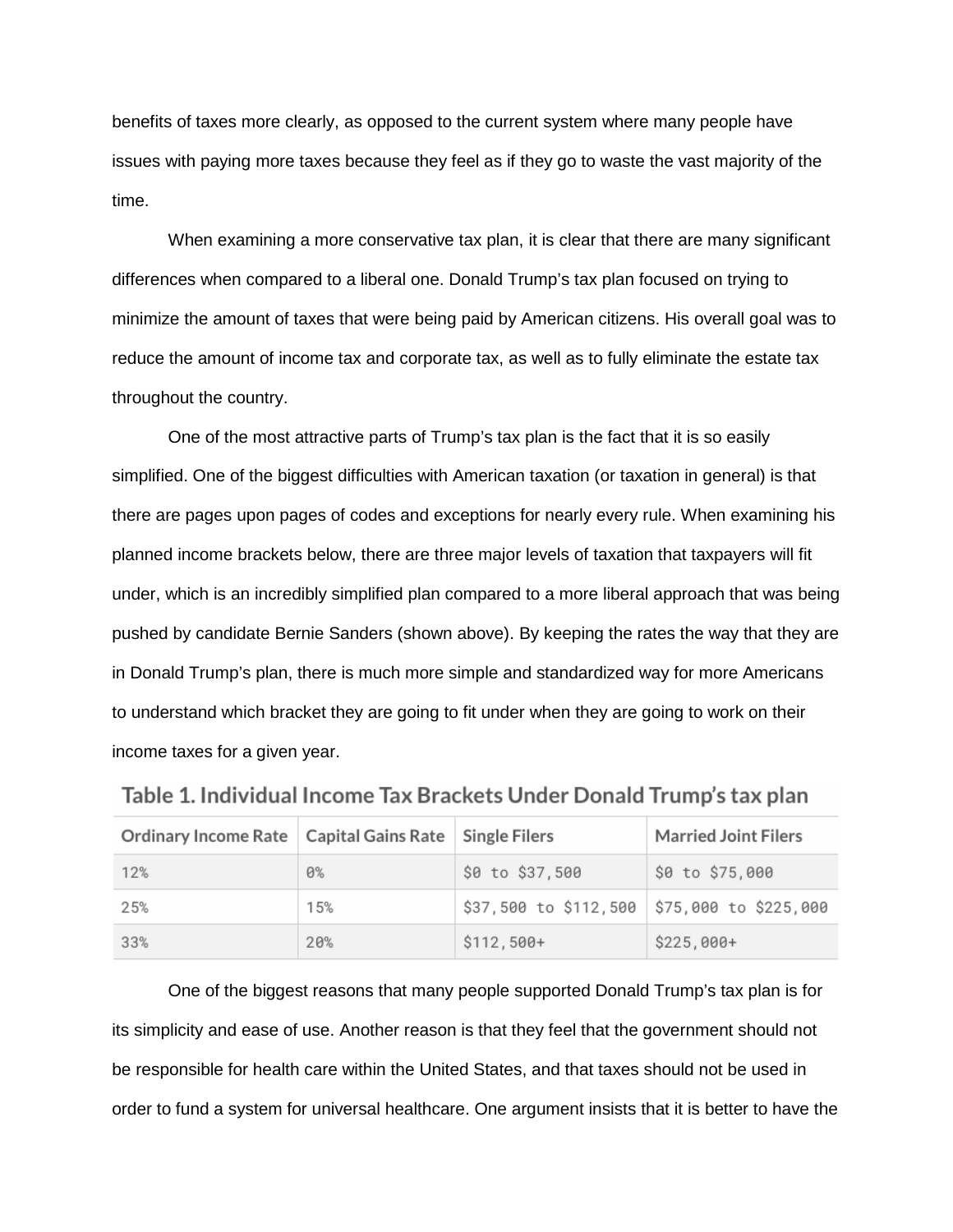personal choice to choose your provider because only you can know what plan or insurance company would work best for you and your needs. If the government were to be in control of healthcare, they would choose a plan and a system for you, and you would not have as much control over your health as you might want. Others also argue that the quality of care would begin to plummet if the government took over. The quality of health care in the United States, in its current form, ranges from being mediocre to being one of the best in the world. Part of the issue is that unless a taxpayer is able to afford high insurance costs or high medical bills, they will usually get stuck with an overall subpar medical experience, or with absolutely no coverage at all. The benefit to having universal healthcare would be, while there wouldn't be as much freedom and personal choice involves as many would probably hope for, it would at least set a guaranteed standard of service that Americans could expect if they were to have any medical issues.

Another part of Trump's tax plan is his dedication to ensuring that the estate tax is removed during his presidency. The estate tax is a charge that is levied on the assets of someone that passes away before the assets are given to the heirs. While not every state employs an estate tax, there are many that do throughout the country, which helps to raise a large amount of revenue every year. Trump's decision to eliminate this tax is understandable, but it would also end up taking away from the United State's revenue that it manages to generate from taxes. On the other hand, the biggest concern that people have with the estate tax is that in their mind, the assets of the deceased effectively end up being taxed twice: when they are earned/taken out, and when they are passed onto the heirs. At the same time, the estate tax only tends to affect wealthier Americans, since as of 2016, each individual was able to pass on \$5.45 million in assets to their heirs after they pass away. Part of the reason Trump finds it important to repeal the estate tax is because it is something that would directly impact him and his family should he pass away, since he is easily worth a significantly higher amount than \$5.45 million.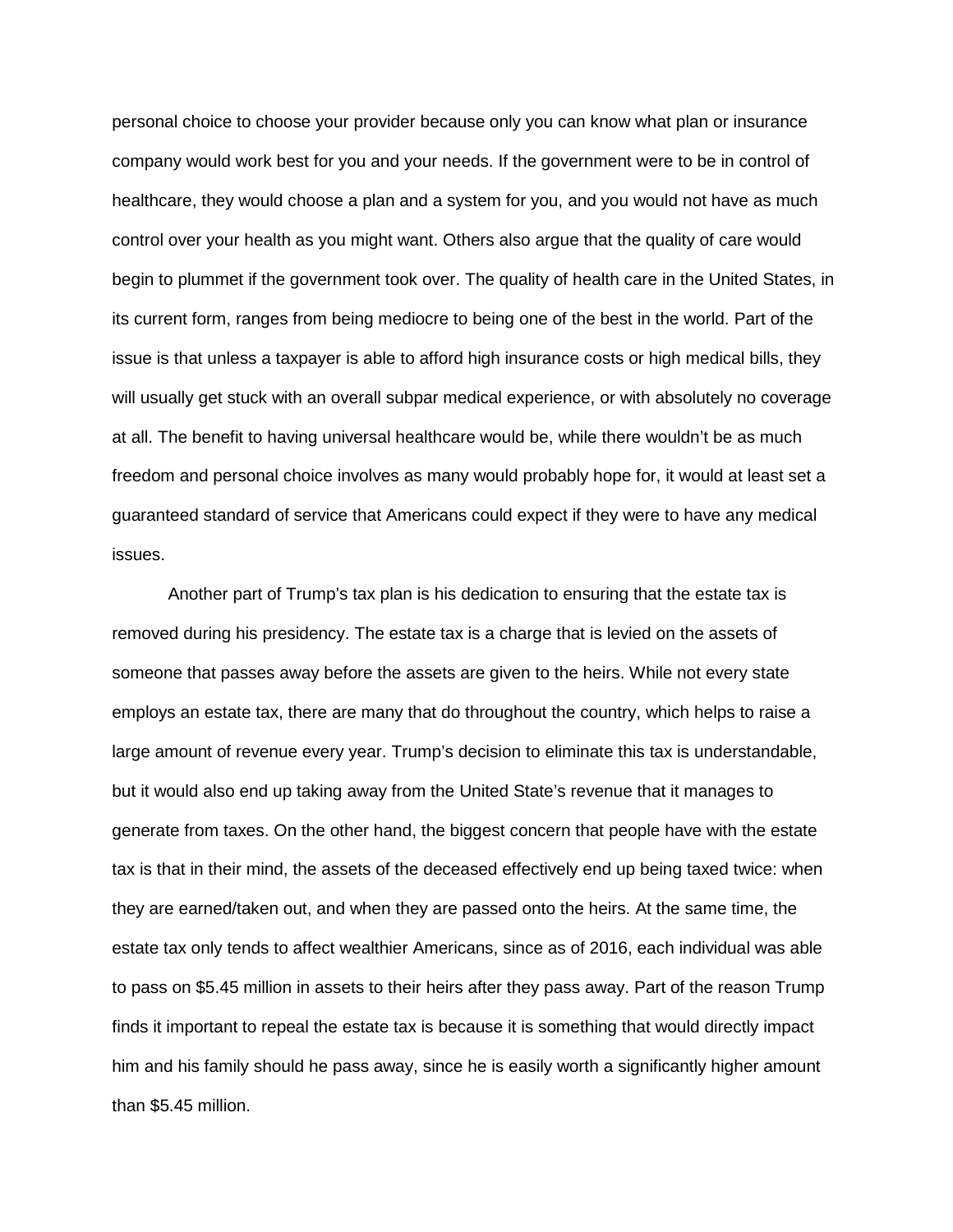For the immediate future, there is pretty much a consensus as to what the plan for taxation will be, especially considering the fact that the government is almost entirely controlled by the Republican Party. Going forward, however, it would be a good idea to have a few ideas about the different options that American taxpayers should consider when they are voting for anyone running for political office.

Some political candidates in the past have called for an across the board repeal of income taxes, and replacing them with a varying amount of consumption based taxes. While this movement has seemed to end a bit, especially in recent years, the basic idea that they had was to add an increased amount of retail sales tax and individual consumption taxes, and to take away the income tax. While there have been studies showing the benefits and problems with this kind of tax system, there are two specific reasons that a group of consumption based taxes was put into effect:

- 1. This kind of tax would place an incredibly large burden on lower-income households
- 2. No major industrialized nation has ever repealed their income tax

At the end of the day, the consumption-based tax system definitely has merit, but in the state that members of Congress were pushing for, it had a lot of fundamental problems.

One idea that has been thrown around in the past is something that is called the Buffett Rule. This rule states that any person that is making more than \$1 million per year would be forced to pay an effective tax rate of 30% at a MINIMUM, subject to be higher depending on their exemptions. Unfortunately, while this is a good idea, it would not actually work if it was to be employed. The issue with this rule is that many millionaires don't actually make \$1 million worth of income over the course of a year. They are able to rely on holding larger assets that will allow them to live the way that they want to. Along with this, many of the stocks that the Romneys specifically held had dividends. A non-dividend paying stock does not have to show any sort of taxable income.